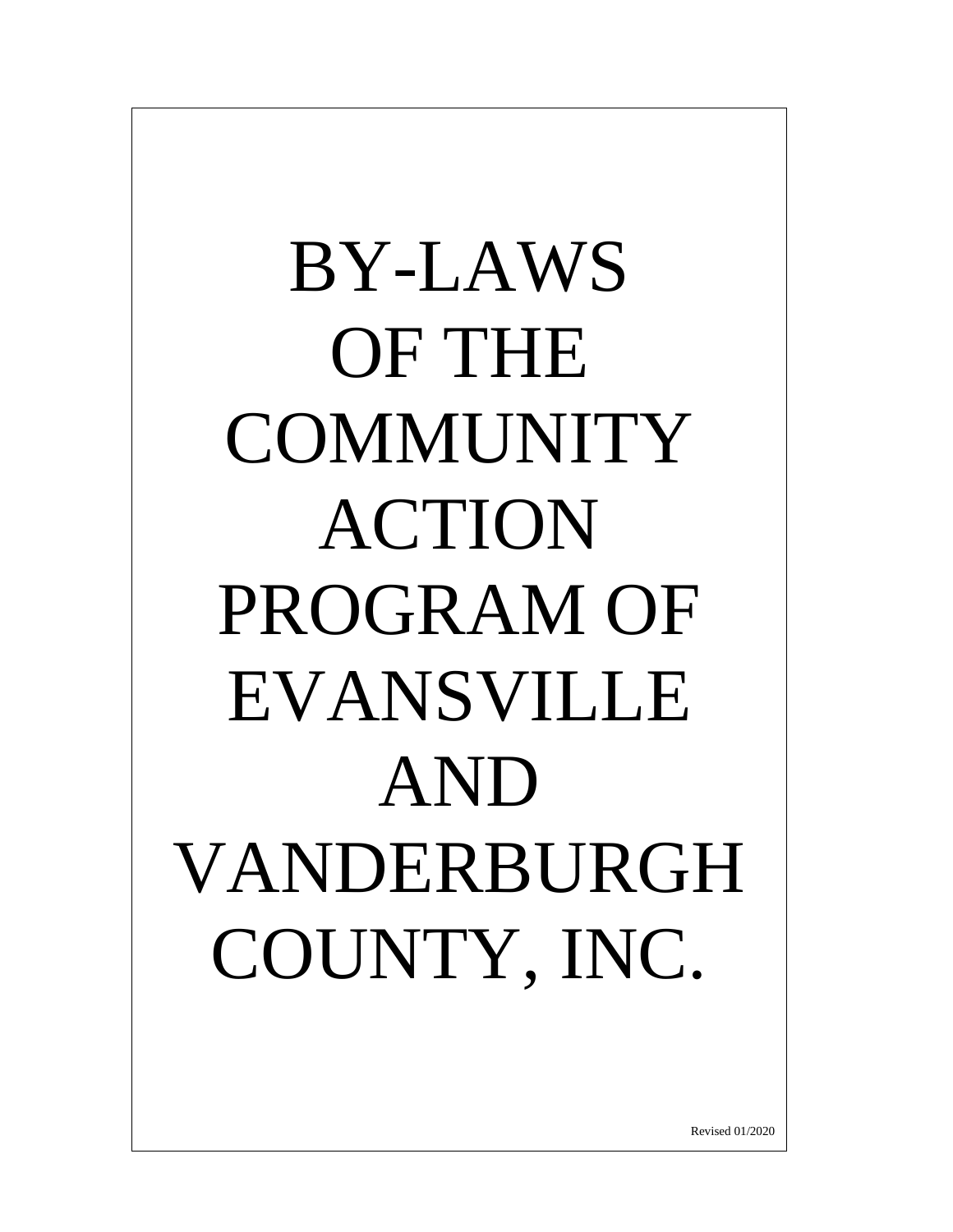| <b>ARTICLE I.</b>   |                                                              |
|---------------------|--------------------------------------------------------------|
| <b>ARTICLE II.</b>  |                                                              |
| <b>ARTICLE III.</b> | POWERS AND DUTIES OF THE BOARD OF DIRECTORS 4                |
| <b>ARTICLE IV.</b>  |                                                              |
| <b>SECTION 1.</b>   |                                                              |
| <b>SECTION 2.</b>   |                                                              |
| <b>SECTION 3.</b>   |                                                              |
| <b>SECTION 4.</b>   |                                                              |
| <b>SECTION 5.</b>   |                                                              |
| <b>SECTION 6.</b>   | <b>ATTENDANCE REQUIREMENTS AND REMOVAL  8</b>                |
| <b>ARTICLE V.</b>   |                                                              |
| <b>SECTION 1.</b>   |                                                              |
| <b>SECTION 2.</b>   |                                                              |
| <b>SECTION 3.</b>   |                                                              |
| A.                  |                                                              |
| <b>B.</b>           |                                                              |
| $\mathbf{C}$ .      |                                                              |
|                     |                                                              |
|                     |                                                              |
|                     |                                                              |
| <b>SECTION 2.</b>   |                                                              |
| <b>SECTION 3.</b>   | <b>CONFLICT OF INTEREST/CONFLICT OF INTEREST NEPOTISM 10</b> |
| <b>ARTICLE VI.</b>  |                                                              |
|                     | SECTION 3. WAITING PERIOD FOR BOARD-AGENCY EMPLOYMENT  10    |
|                     |                                                              |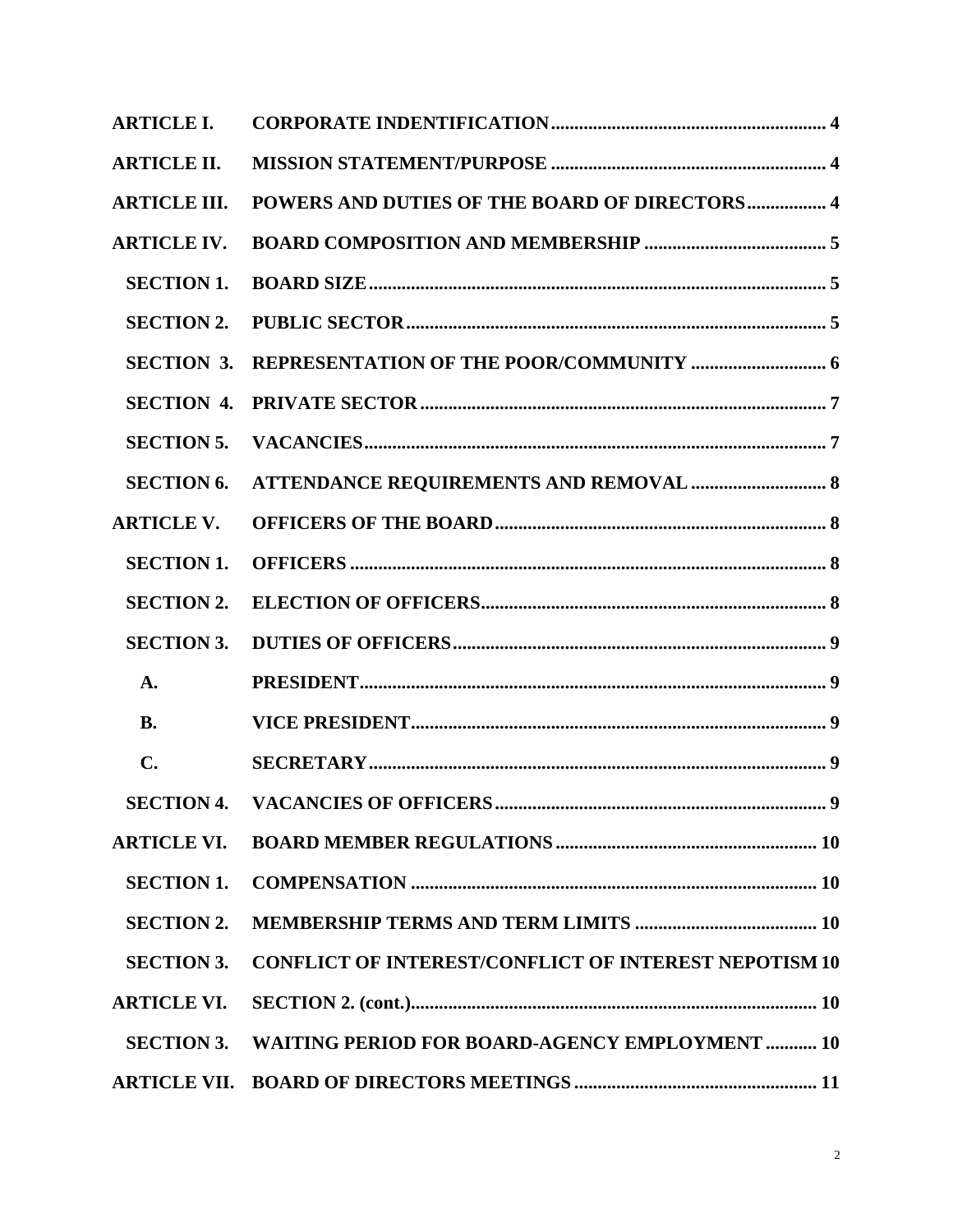<span id="page-2-0"></span>

| <b>SECTION 1.</b>  |                                                         |  |
|--------------------|---------------------------------------------------------|--|
| <b>SECTION 2.</b>  |                                                         |  |
| <b>SECTION 3.</b>  |                                                         |  |
| <b>SECTION 4.</b>  |                                                         |  |
| <b>SECTION 5.</b>  |                                                         |  |
| <b>SECTION 6.</b>  |                                                         |  |
|                    |                                                         |  |
|                    | ARTICLE VIII. COMMITTEES OF THE BOARD OF DIRECTORS 12   |  |
| <b>SECTION 1.</b>  |                                                         |  |
| <b>SECTION 2.</b>  |                                                         |  |
| <b>ARTICLE IX.</b> |                                                         |  |
| <b>ARTICLE X.</b>  | <b>BOARD LIABILITY AND CORPORATE INDEMNIFICATION 13</b> |  |
| <b>ARTICLE XI.</b> |                                                         |  |
|                    |                                                         |  |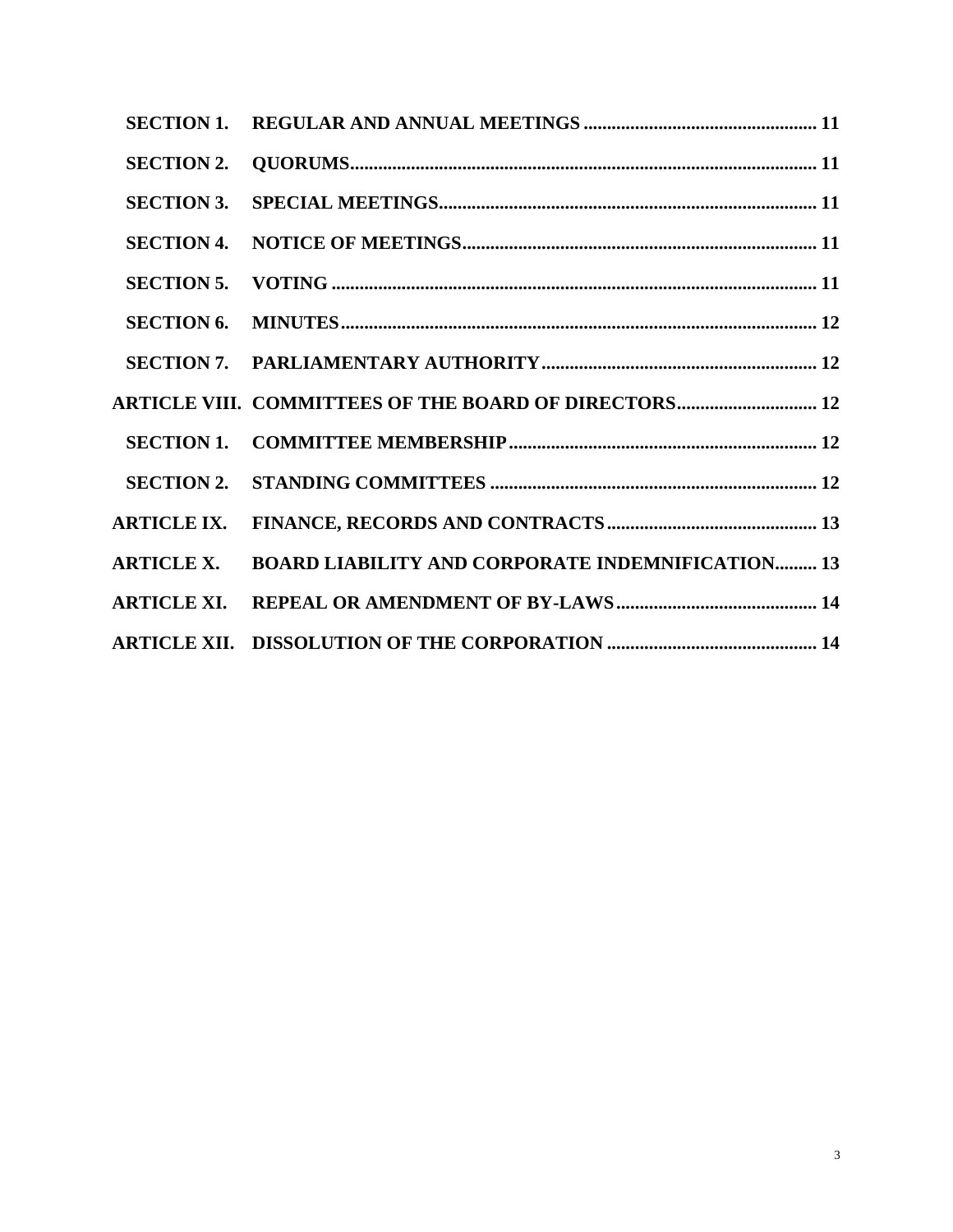## **ARTICLE I. CORPORATE INDENTIFICATION**

This Corporation shall be known as the Community Action Program of Evansville and Vanderburgh County, Inc., (hereinafter referred to as CAPE) and shall be incorporated as a nonprofit organization as provided under the laws of the State of Indiana, with all the powers to carry out its functions as set forth in these by-laws. The Agency shall serve the counties of Vanderburgh, Posey, Gibson and Warrick counties and others designated by the Board of Directors. The principal place of business and/or Administrative Offices shall be located in the City of Evansville, Indiana. The registered agent for the corporation shall be the Chief Executive Officer.

## <span id="page-3-0"></span>**ARTICLE II. MISSION STATEMENT/PURPOSE**

The Mission of CAPE is one that encompasses the community as a whole. Our Agency addresses the customer's needs in a non-judgmental and respectful manner to promote economic and social self-sufficiency. This mission is supported by employees committed to addressing the needs of the community we serve. Our objective is accomplished by collaboration with the community to provide tools, skills and services through programs that meet individual needs.

The purpose of the Corporation shall be as follows:

- A. The Corporation shall have the responsibility for the conduct, administration, and coordination of the Community Action Program in the areas served. The Corporation is empowered to receive and administer funds and contributions from private, federal, state, or local sources which are used in support of the Community Action Program, and to receive and disburse public and private funds for the corporate purposes and to operate, administer and fund such programs.
- B. The programs operated and administered by the Corporation shall include, but shall not be limited to aid to low-income individuals; weatherization of residential structures; the production of affordable housing; early childhood education to preschool age children; programs designed to guide and instruct low income youth; development of programs to combat poverty through cooperative efforts of public and/or private agencies and interested citizens; and administration of services to the elderly/senior citizen population; to make the entire community more responsive to the needs and interests of the poor by mobilization of available resources.
- C. CAPE is authorized and empowered to act as a corporate body to carry out its overall responsibility for planning, coordinating, evaluating, and administering Community Action Programs and other programs and services as may be determined by the Board of Directors.

# <span id="page-3-1"></span>**ARTICLE III. POWERS AND DUTIES OF THE BOARD OF DIRECTORS**

The corporate powers, property and affairs of the Corporation shall be vested in the Board of Directors, with said responsibilities as follows: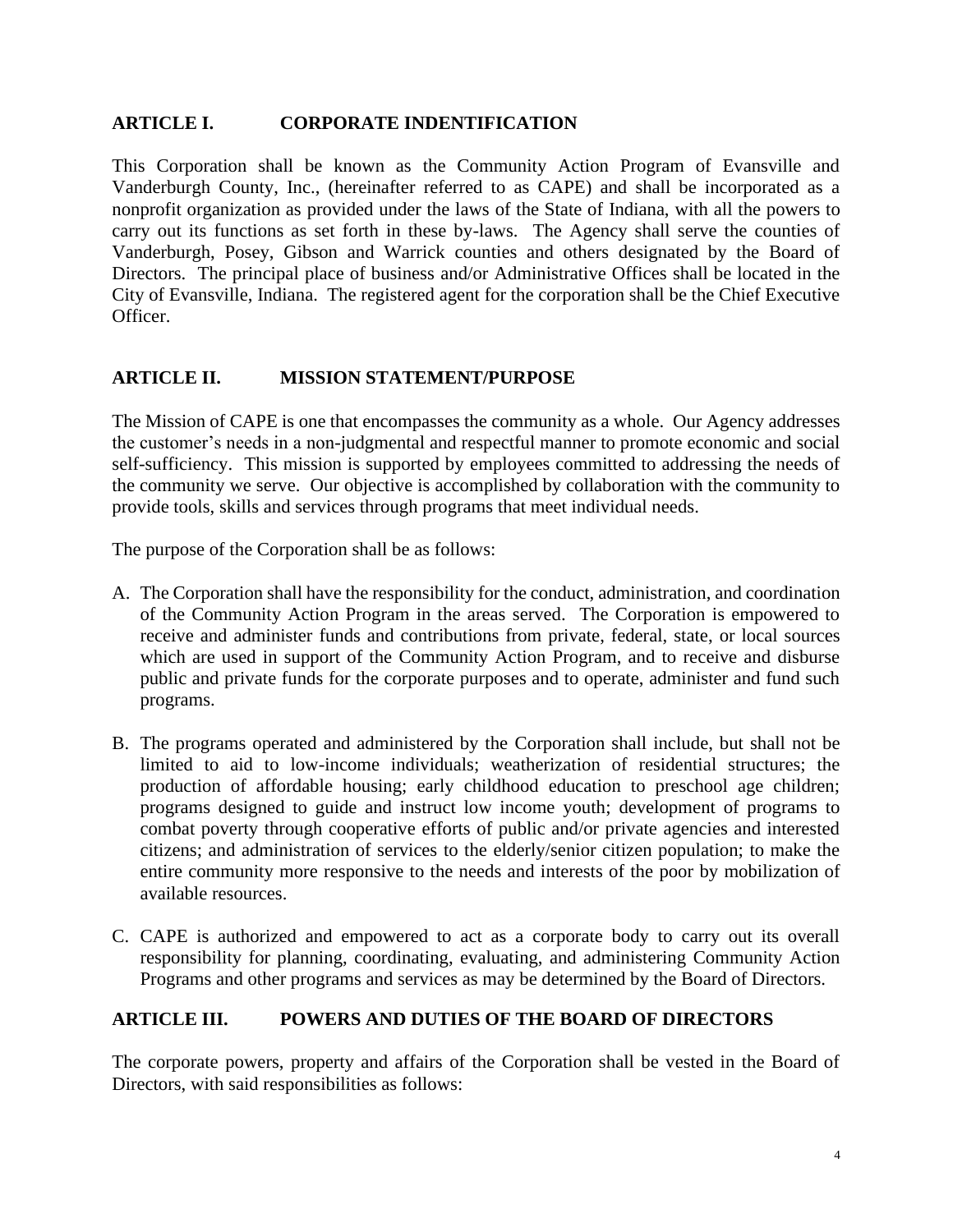- 1. To participate fully in the activities of the Board of Directors, and to develop rules and procedures for the Board of Directors, which shall be contained in the Agency by-laws and related documents.
- 2. To select/elect officers of the Board and the Executive Committee.
- 3. To hire, evaluate and terminate the Chief Executive Officer, and to monitor the Chief Executive Officer's implementation of the Agency's programs and services and overall management. A job description for the Chief Executive Officer describing his/her powers, duties and responsibilities shall be developed and maintained by the Board of Directors and reviewed at least annually. The Chief Executive Officer shall be the sole employee of the Board of Directors and shall operate under the terms and conditions as provided by the Board and/or Agency's personnel policies and procedures.
- 4. To determine major personnel, fiscal, organization and programmatic policies and procedures for the effective and efficient operation of the Agency. The Board shall vest the authority to manage, direct, supervise and otherwise administer programs and services of the Chief Executive Officer and his/her employees and/or designees.

# <span id="page-4-1"></span><span id="page-4-0"></span>**ARTICLE IV. BOARD COMPOSITION AND MEMBERSHIP**

## **SECTION 1. BOARD SIZE**

The Board of Directors of CAPE shall consist of not less than 15 (fifteen) and not more than 18 (eighteen) members and shall be representative of a board cross section of the community in the counties currently served by the Corporation. The total membership of the Board of Directors shall always be divisible by three in order to be in compliance with the applicable provisions of Federal and State laws, statutes and regulations.

# <span id="page-4-2"></span>**SECTION 2. PUBLIC SECTOR**

- A. One third of the total membership of the Board shall be comprised of elected public officials, currently holding office, or their representatives, except that if the number of elected officials reasonably available and willing to serve is less than one-third of the membership of the Board, membership on the Board of appointive public officials may be counted in meeting such one-third requirement.
- B. Public officials shall be defined as elected officials or appointees of the political subdivisions.
- C. The Board of Directors shall select the elected public officials to serve on the Board of Directors. Each public official selected to serve on the Board may choose one representative as an alternative to attend in his/her absence. These alternatives need not be public officials themselves, but they shall have full authority to act for the public officials when they represent those officials at the meetings of the Board.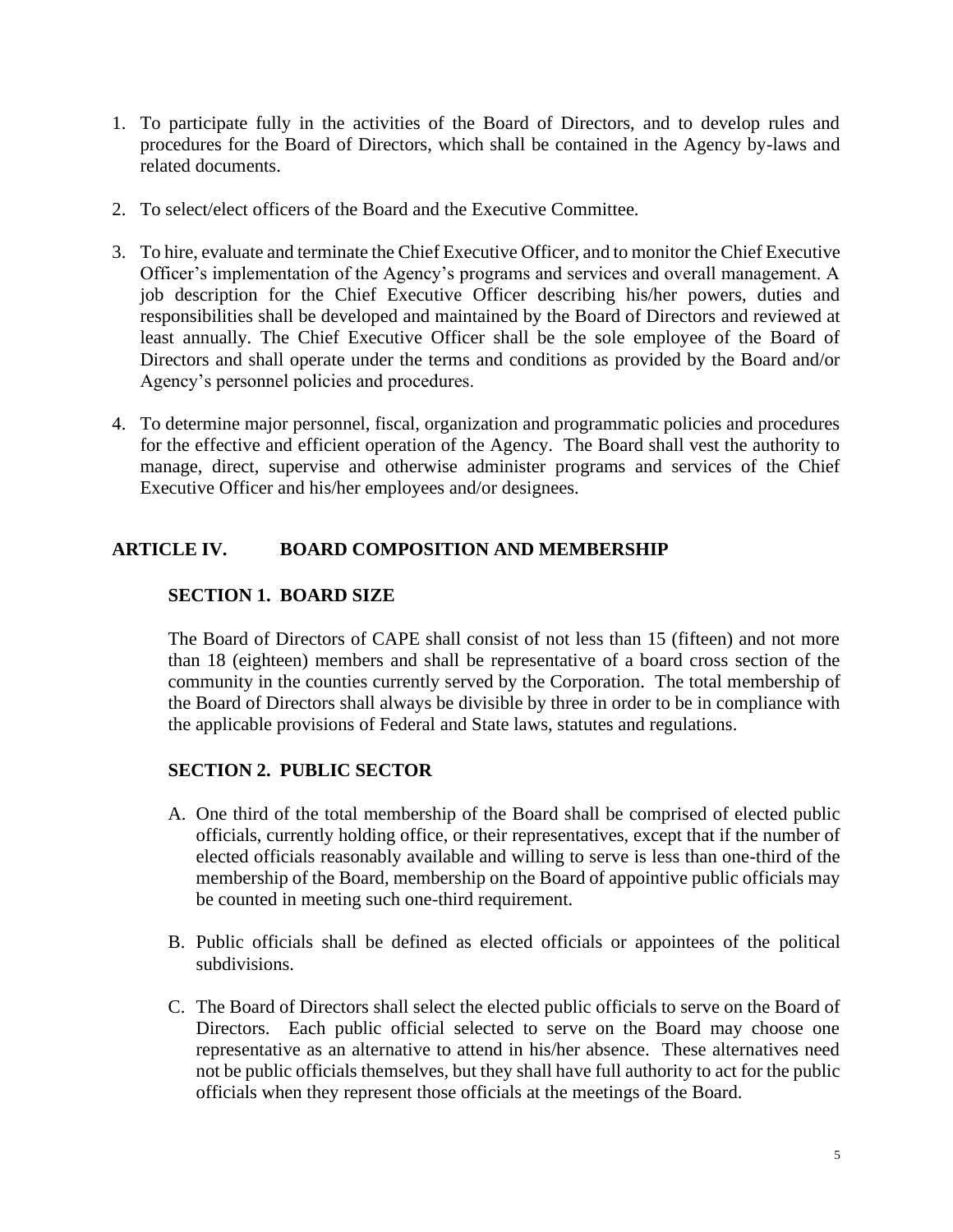#### <span id="page-5-0"></span>**SECTION 3. REPRESENTATION OF THE POOR/COMMUNITY**

A. At least one-third of the members are persons chosen in accordance with democratic selection procedures adequate to assure that they are representative of the poor in the area served by CAPE. They need not be poor themselves, but the selection procedure shall be conducted in a manner that will assure that they represent the poor. The number of representatives of the poor may be in excess of the one-third of the total Board membership as long as the requirements concerning other Board Membership ratios and total numbers are met.

The process to fill a low-income representative seat is for the CAPE CEO/Personnel/Nominating Committee to **first seek members currently on other CAPE Committees or Advisory Councils such as Head Start Policy Council, Minority Health Advisory Council or Foster Grandparent Program Advisory Council.**

After at least one candidate is identified as willing to serve based on the information they have received, they are personally invited to attend a CAPE Board meeting to observe the process of a Board meeting. It is not required that they attend a meeting prior to becoming a Board member.

CAPE may also recruit former clients who currently or have formerly received incomebased services. The CAPE CEO and Personnel/Nominating Committee will seek input from CAPE staff to find a pool of clients who may be interested in serving on the Board of Directors.

If CAPE is unable to find a client willing to serve at the time of the vacancy, they will seek individuals who represent economically disadvantaged residents of the applicable County. School teachers from low-income populations, Township Trustees, and other local charitable organization representatives will be asked for their interest in referring an individual to serve on the CAPE Board of Directors.

The CAPE CEO/Personnel/Nominating Committee will contact the potential Board members to explain the duties and responsibilities of a Board member.

The full Board of Directors will entertain a final motion to accept the election of the new low-income representative before the Board member is eligible to vote on CAPE Board matters.

B. Head Start Policy Council – As the grantee agency for the Head Start Program and in accordance with 45 CFR 1304 of the Federal Statutes, it is the policy of this Corporation that a member of the Board of Directors shall serve as a voting member on the Head Start Policy Council and that the Chairperson of the Head Start Policy Council, unless otherwise delegated, shall serve as a voting member on the Board of Directors.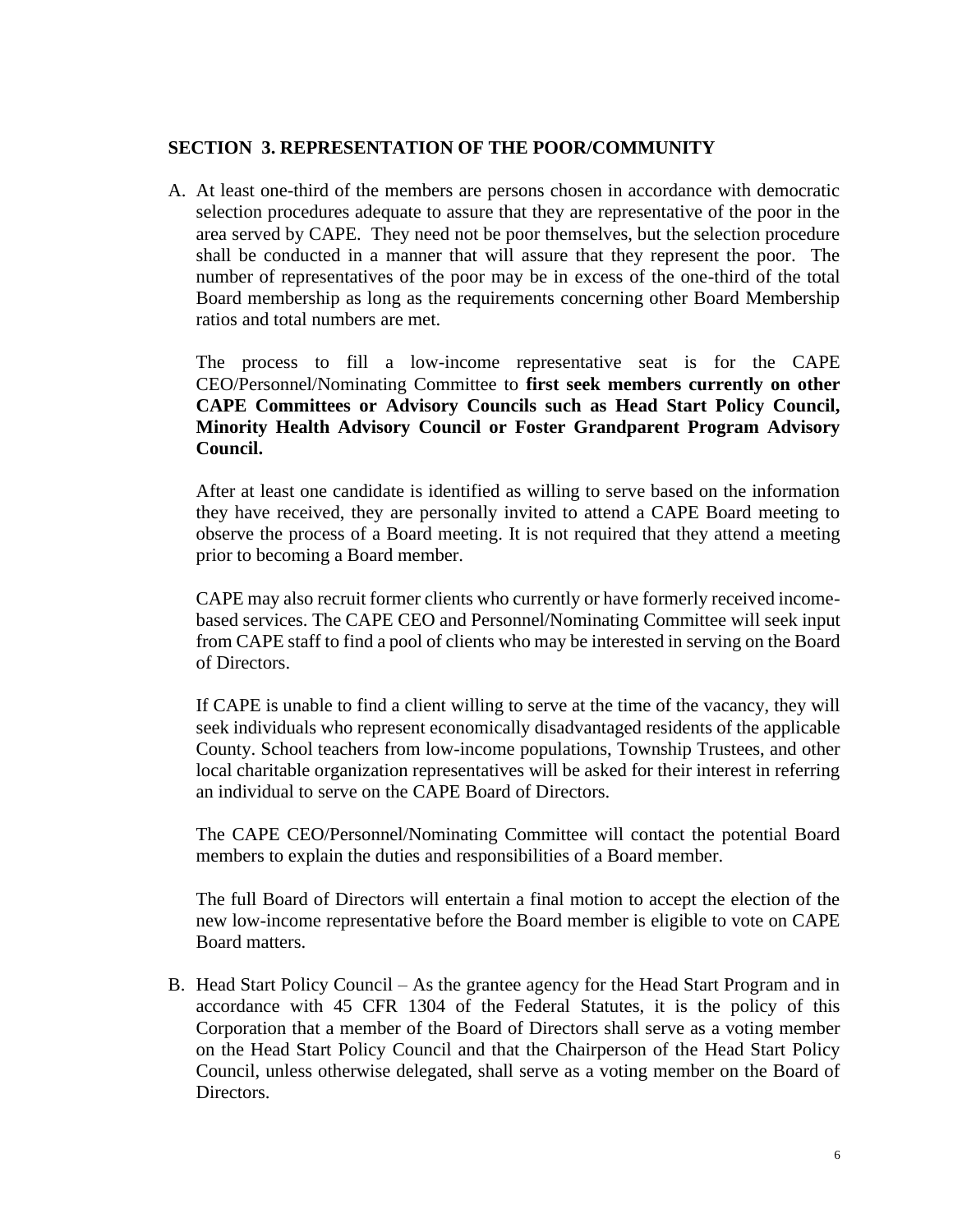- C. Selection Procedures The Personnel Committee shall have responsibility for overseeing the selection procedures for filling the vacancies in this sector. Their duties shall include but shall not be limited to: 1) selection dates, times and place for selection of members; 2) review and verify candidates meet the Board member qualifications (residency, age, and other established criteria); and inform the Board of Directors of results.
- D. Petition for Adequate Representation A low-income individual, community organization, or religious organization, or representative of low-income individuals that considers its organization, or low-income individuals, to be inadequately represented on the Board may submit a petition for representation to the President of the CAPE Board of Directors, who shall present the petition to the Directors at the next Board meeting. In the case of unincorporated organizations or interests, the petition must be signed by at least 25 individuals, unless the President determines that it is appropriate to waive this requirement in a particular case.

The petitioning individual or organization shall be given an opportunity to be heard at a meeting of the Board, upon such reasonable terms as the Directors shall determine. A written statement of the Board's action on the petition shall be provided to the petitioning individual or group and a copy of the statement shall be sent to the/appropriate government funding sources as required by law or procedure in effect from time to time. Should it decide to provide representation to the petitioning organization or interest, the Board shall take any actions necessary to provide that representation while ensuring that the Board's composition meets the requirements of the federal Community Services Block Grant Act and any other applicable laws and regulations.

#### <span id="page-6-0"></span>**SECTION 4. PRIVATE SECTOR**

One-third of the Board shall be officials or members of business, industry, labor, religious, private welfare, private education, significant minority groups, or other major private groups and interests in the community served by this Corporation. These groups and interests shall be selected by the membership of the governing board or by the Executive Committee (if delegated by the Board) in such a manner as to ensure that the Board is a continuing effective mechanism for securing broad community involvement.

# <span id="page-6-1"></span>**SECTION 5. VACANCIES**

The Board Personnel Committee shall be responsible for monitoring the vacancies on the Board and for maintaining accurate records of Board member participation. Any vacancy which occurs on the Board from the public or private sectors for any reason shall be filled in the same manner and by the same body which originally sent a representative to that seat. Any vacancy which occurs on the Board from the low-income/community sector shall remain vacant until it can be filled in accordance with these by-laws. The Board Personnel Committee must make every effort to fill vacancies no later than 2 months from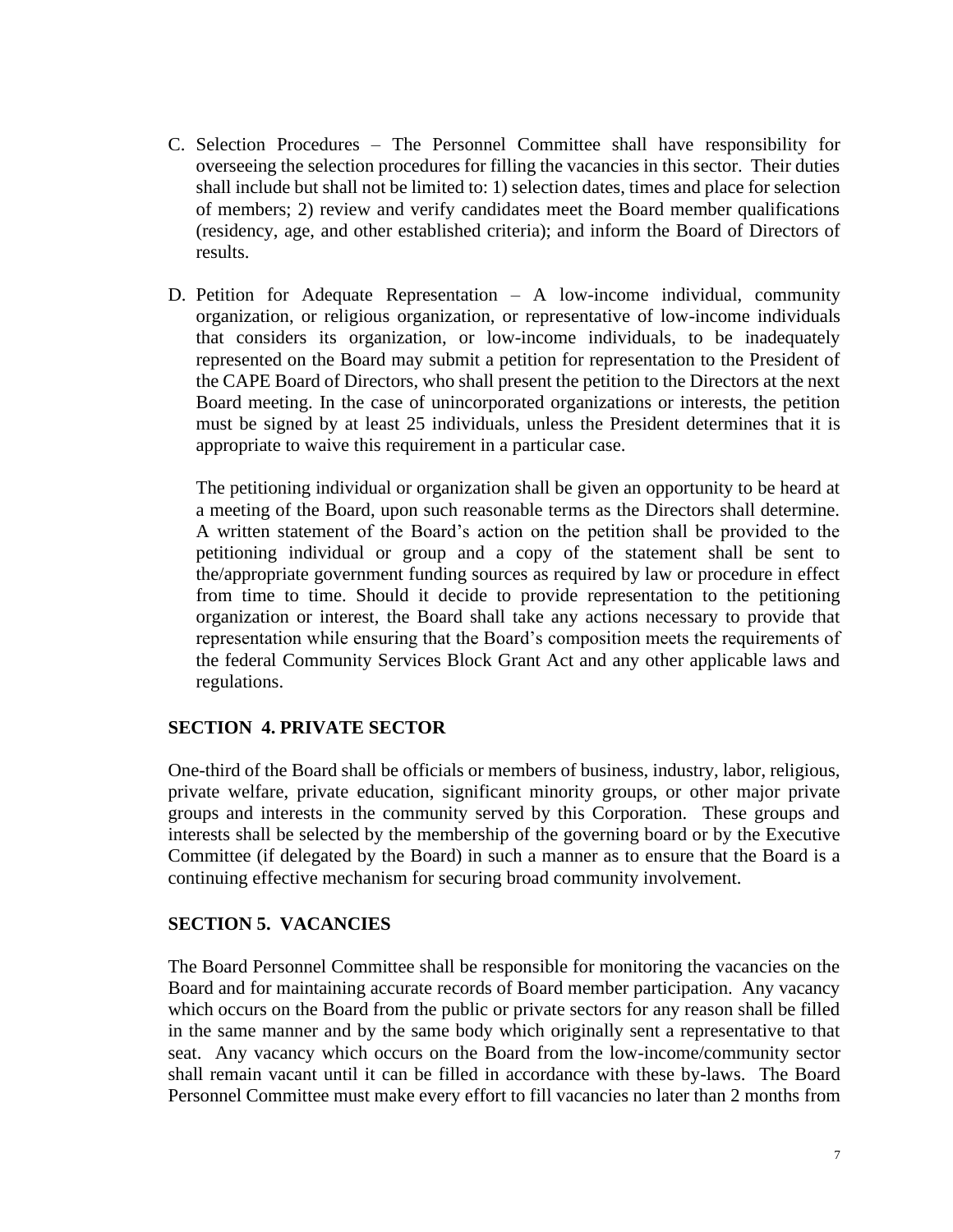a member leaving/resigning from the Board of Directors and must report to the Board why a new member cannot be secured in this time frame. All resignations from the Board should be in writing.

**Misconduct:** Any Board Member may be removed by a majority vote at a regular scheduled Board Meeting for misconduct, unethical behavior, and/or not acting in the best interest of the Agency.

## <span id="page-7-0"></span>**SECTION 6. ATTENDANCE REQUIREMENTS AND REMOVAL**

Any Board Member, regardless of the sector he/she represents who misses 3 (three) consecutive regularly scheduled meetings or 6 (six) in a given year, **may** be removed from the Board of Directors unless the Board, by majority vote of the members present at any Board meeting at which a quorum is present, determines there are extenuating circumstances.

**Any Board member being removed from membership shall be notified in writing.**

# <span id="page-7-2"></span><span id="page-7-1"></span>**ARTICLE V. OFFICERS OF THE BOARD**

## **SECTION 1. OFFICERS**

The Corporation shall have the following officers: President, Vice-President, Secretary, Finance Chairperson, Housing Chairperson, Personnel Chairperson and such other officers as the Board of Directors shall from time to time determine necessary.

#### <span id="page-7-3"></span>**SECTION 2. ELECTION OF OFFICERS**

Officers shall be elected by the membership of the Board of Directors at the regular meeting of the Board in December. There shall be a Nominating Committee appointed from the Board by the President of the Board of Directors at the regular meeting of the Board in October. The Nominating Committee shall nominate one eligible person for each office. Said slate of nominees shall be reported to the Board at the meeting in November. Additional nominations may be made from the floor. Only those persons who have served one year on the Board and who have signified consent to serve, if elected, shall be nominated.

Officers shall assume their official duties at the close of the regular meeting in December. Officers can be nominated to serve and/or can serve two consecutive (2) year terms (a total of no more than four (4) consecutive years served).

For instance, where an officer may possess expertise in an area beneficial to the Agency, the above term(s) may be extended by vote of the Board of Directors.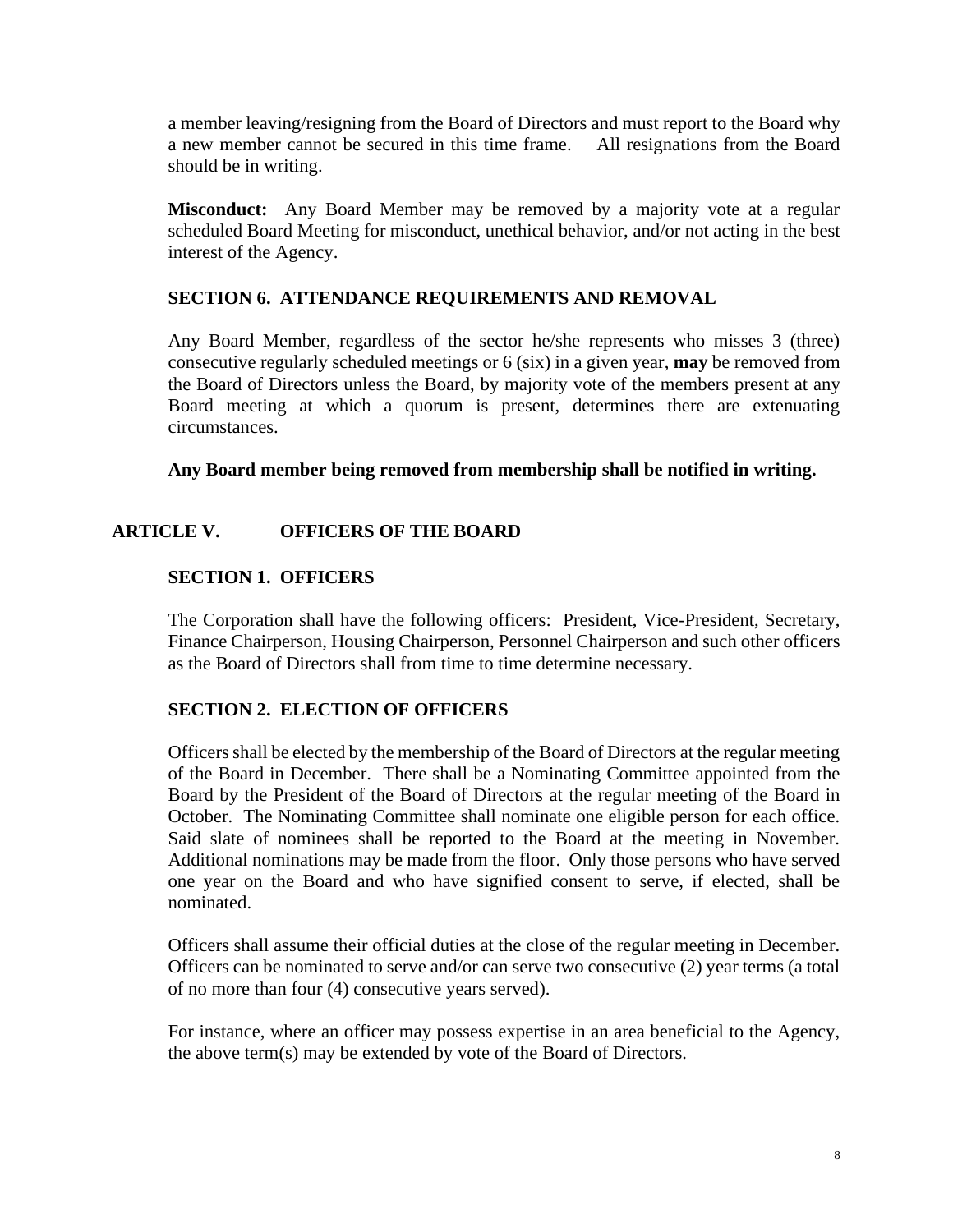## <span id="page-8-0"></span>**SECTION 3. DUTIES OF OFFICERS**

- <span id="page-8-1"></span>**A. PRESIDENT –** The President shall have the following duties: a) preside at all meetings of the Board of Directors; b) sign, with Board approval, any grants, contracts, bonds or other instruments which the governing Board has authorized to be executed, except in cases where the signing and execution thereof shall be expressly delegated by the Board or by these by-laws or by statue to some other officer or agent of the Corporation; c) perform all duties incident to the office of President and such other duties as may be prescribed by the Board of Directors from time to time; d) serve as an ex-officio member of all committees, except the Nominating Committee; and e) chair the Executive Committee.
- <span id="page-8-2"></span>**B. VICE PRESIDENT** – The Vice-President shall have the following duties: a) perform the duties of the President in the absence of the President or in the event of his/her inability or refusal to act; b) he/she shall have all the powers of and be subject to all the restrictions upon the President; and c) perform such other duties and responsibilities as designated by these by-laws, by the President or by the Board of Directors.
- <span id="page-8-3"></span>**C. SECRETARY –** The Secretary shall have the following duties: a) keep, or cause to be kept, the minutes of the Board meetings; b) see that notices are duly given in accordance with the provisions of the by-laws and as may be required by law; c) ensure the safe keeping of the corporate records and of the seal of the Corporation; d) maintain a register of the post office address of each member which shall be furnished to the Secretary by such members; and e) perform all duties incident to the office of Secretary and such other duties as from time to time may be assigned by the Chairperson or by the Board of Directors.

# <span id="page-8-4"></span>**SECTION 4. VACANCIES OF OFFICERS**

Vacancies may be filled at any meeting of the Board. A vacancy occurring in any Office shall be filled for the unexpired term from the membership of the Board by vote of the Board of Directors. In case a vacancy occurs in the Office of the President, the Vice-President shall serve notice of the election and preside at such election. Any Officer (or Committee Member) shall be released from the obligations of Office by his**/**her written request to the President of the Board of Directors. The President can be released by written request to the Board of Directors.

The Personnel/Nominating Committee shall be responsible for monitoring the vacancies on the Board and for maintaining accurate records of Board member meeting attendance/participation. Excessive or unexcused absences from meetings shall be reported bi-monthly at Board meetings. Any vacancy in any office because of death, resignation or otherwise shall be filled by action of the Board. All resignations from the Board shall be in writing.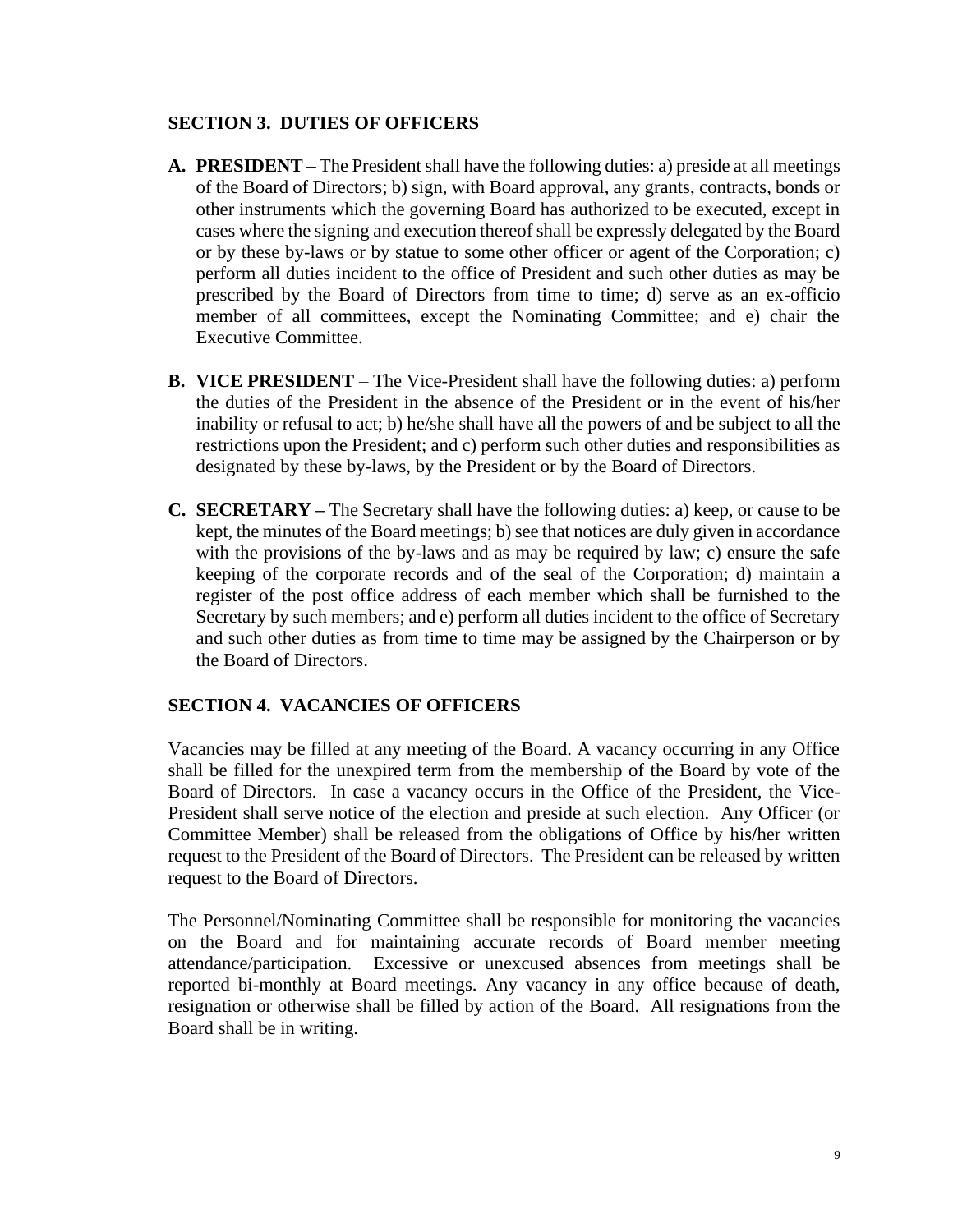#### <span id="page-9-1"></span><span id="page-9-0"></span>**ARTICLE VI. BOARD MEMBER REGULATIONS**

#### **SECTION 1. COMPENSATION**

There shall be no compensation to any Board member for service on the Board of Directors. Board members may be reimbursed for reasonable and justifiable expenses related to corporate business, subject to documentation being submitted for approval. Compensation shall be limited to mileage for those Board members traveling more than 15 (fifteen) miles.

## <span id="page-9-2"></span>**SECTION 2. MEMBERSHIP TERMS AND TERM LIMITS**

There shall be no membership terms or term limits for CAPE Board members. Current members will be presented and voted on for another year's membership each year at the January Board meeting.

## <span id="page-9-3"></span>**SECTION 3. CONFLICT OF INTEREST/CONFLICT OF INTEREST NEPOTISM**

Board members shall not make a profit in any way in their outside employment or business interests from their association with the Corporation. Board members are obligated to disclose any conflict or potential conflict of interest involving any issue presented at the Board meeting for a vote; members should abstain, where appropriate, from discussion or voting on these issues. Board members shall not flaunt their Board membership and attempt to use their position to intimidate employees or to gain personal favors. Board members shall not abuse their Board membership by using Agency staff, services, equipment, materials, or property for their personal gain. **Board members will sign an annual Conflict of Interest statement.**

No person shall serve on the Board of Directors or any other Committee of the Corporation if that committee has authority to order personnel actions, if he/she or a member of his/her immediate family holds a job supported by corporate funds.

A member of their immediate family shall include any of the following persons: husband, wife, spouse, father, father-in-law, mother, mother-in-law, brother, brother-in-law, sister, sister-in-law, son, son-in-law, daughter, daughter-in-law, or partner.

# <span id="page-9-4"></span>**ARTICLE VI. SECTION 2. (cont.)**

For purposes of this rule, "partner" shall mean a business of such person or one cohabitating with such person, provided, however, that the rule relating to "partner" shall not apply to prohibit the continued service on the Board of any Board member serving as of the date of adoption of this rule.

#### <span id="page-9-5"></span>**SECTION 3. WAITING PERIOD FOR BOARD-AGENCY EMPLOYMENT**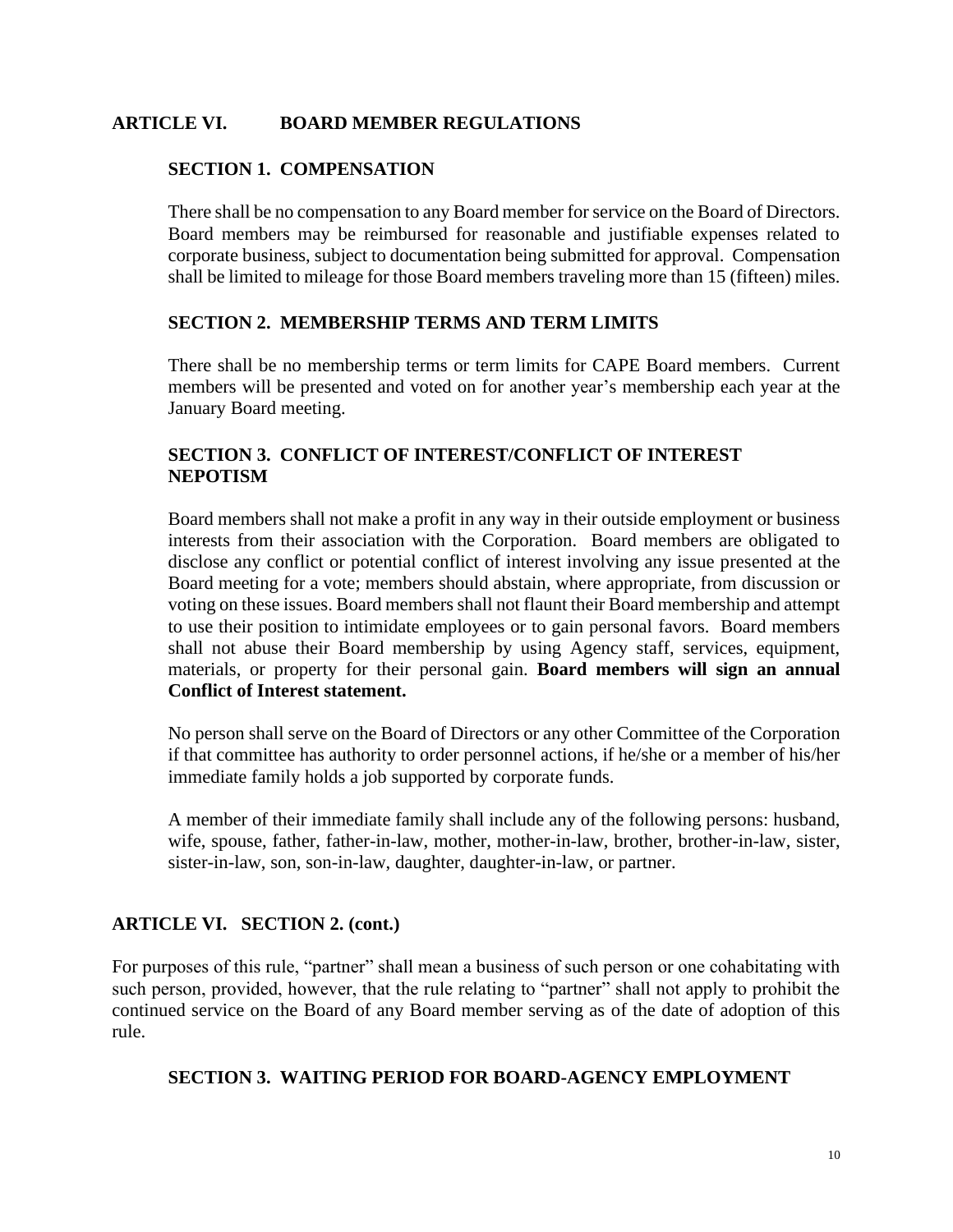There shall be a waiting period of 2 (two) months before a former Board member shall be eligible for employment with the Agency. There shall be a waiting period of 6 (six) months before a former employee of the Agency shall be eligible for service on the Board of Directors or Committees of the Board of Directors. This rule may be waived by a majority vote of the Board of Directors.

# <span id="page-10-1"></span><span id="page-10-0"></span>**ARTICLE VII. BOARD OF DIRECTORS MEETINGS**

# **SECTION 1. REGULAR AND ANNUAL MEETINGS**

The CAPE Board of Directors will hold a minimum of 7 monthly meetings during the calendar year and meetings will be scheduled for the convenience of its members and of the general public. The time and place of such meetings and the Annual meeting shall be fixed by the membership of the Board of Directors at its first meeting of the year in January. The annual meeting shall be held at the principal office of the Corporation unless otherwise designated by the Board of Directors.

# <span id="page-10-2"></span>**SECTION 2. QUORUMS**

The quorum for a meeting of the Board shall be 7 (seven) members of the Board. No vote shall be taken by the Board of Directors unless a quorum is in attendance. The act of the majority of the Board members at any meeting at which a quorum is present shall be an act representing the full Board of Directors.

# <span id="page-10-3"></span>**SECTION 3. SPECIAL MEETINGS**

Special meetings of the Board of Directors may be called by the President. The meeting notification shall include a copy of the matters to be discussed at the meeting and shall be mailed at least 3 (three) days prior to the meeting. In cases of extreme emergency, notification may be by telephone provided that each member of the Board is reached in person, or a message left at their home and provided that 24hour notice is given.

#### <span id="page-10-4"></span>**SECTION 4. NOTICE OF MEETINGS**

Each Board member shall be notified of the regularly scheduled meeting at least 5 (five) days prior to the meeting. Notice of all meetings of the Board of Directors shall include the date, time and place of the meeting, with notice being posted in the Agency's main office.

#### <span id="page-10-5"></span>**SECTION 5. VOTING**

Voting and attendance at all meetings of the Board of Directors and its committees shall be in person or by phone. Each member of the Board shall be entitled to one vote. Proxy voting is prohibited. A majority vote shall be required for all decisions except as may be otherwise stated in these by-laws.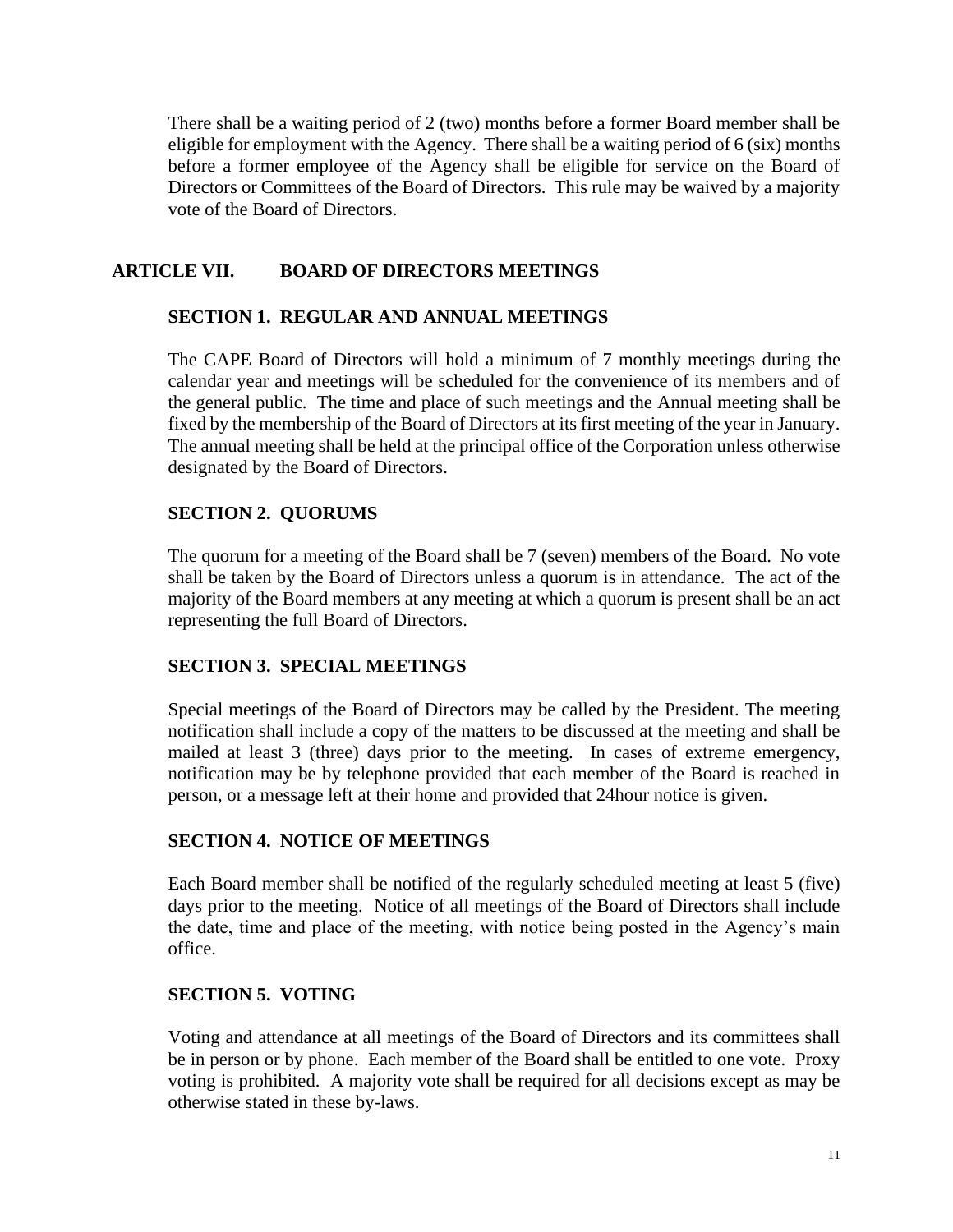#### <span id="page-11-0"></span>**SECTION 6. MINUTES**

The Board shall keep, for each meeting, written minutes with a record of votes on all motions. The minutes of the Corporation shall be available to Officers and Board members in accordance with the provisions of these by-laws. Minutes of the previous meeting shall be distributed to all members before the next meeting and shall be made available to the public upon request, in accordance with Indiana Statutes.

## <span id="page-11-1"></span>**SECTION 7. PARLIAMENTARY AUTHORITY**

The Parliamentary Procedures of all meetings of this Corporation shall be conducted in accordance with "Democratic Rules of Order".

## <span id="page-11-3"></span><span id="page-11-2"></span>**ARTICLE VIII. COMMITTEES OF THE BOARD OF DIRECTORS**

#### **SECTION 1. COMMITTEE MEMBERSHIP**

A committee must fairly reflect the composition of the full Board in terms of representation of public officials, private and low-income sectors. Each Committee shall have membership representing the public, private and low-income sectors of the Board, to the extent feasible. Job descriptions for each standing Committee shall be developed and approved by the Board of Directors.

#### <span id="page-11-4"></span>**SECTION 2. STANDING COMMITTEES**

- **A. FINANCE COMMITTEE** The Finance Committee shall have the following responsibilities: a) be knowledgeable of federal, state or local guidelines relative to the financial management of the Agency; b) review the budgeting process and monthly budget status and financial reports prepared under the direction of the Chief Executive Officer and/or his/her employees; c) recommend to the Board a Certified Public Accountant to perform the annual audit(s) and review the annual audits and assess any audit exceptions and/or funding and report said information to the full Board of Directors with regard to appropriate operation and control of accounting and reporting systems, fiscal policies and procedures, including signers of checks and documents.
- **B. PERSONNEL/NOMINATING COMMITTEE** The Nominating Committee shall be appointed annually by the Board President. The Board Personnel/Nominating Committee shall have the following duties and responsibilities: a) to advise the Board on matters related to Board membership, including selection, nomination and election(s) of Board members to the full Board, Committees and Offices; b) to develop and conduct elections/selections of low-income Board members; c) to conduct orientation for new Board members; d) to maintain a pool of potential Board members and to monitor vacancies and term limits of the Board, and make appropriate recommendations as deemed necessary; and e) to make revisions to the Agency's by-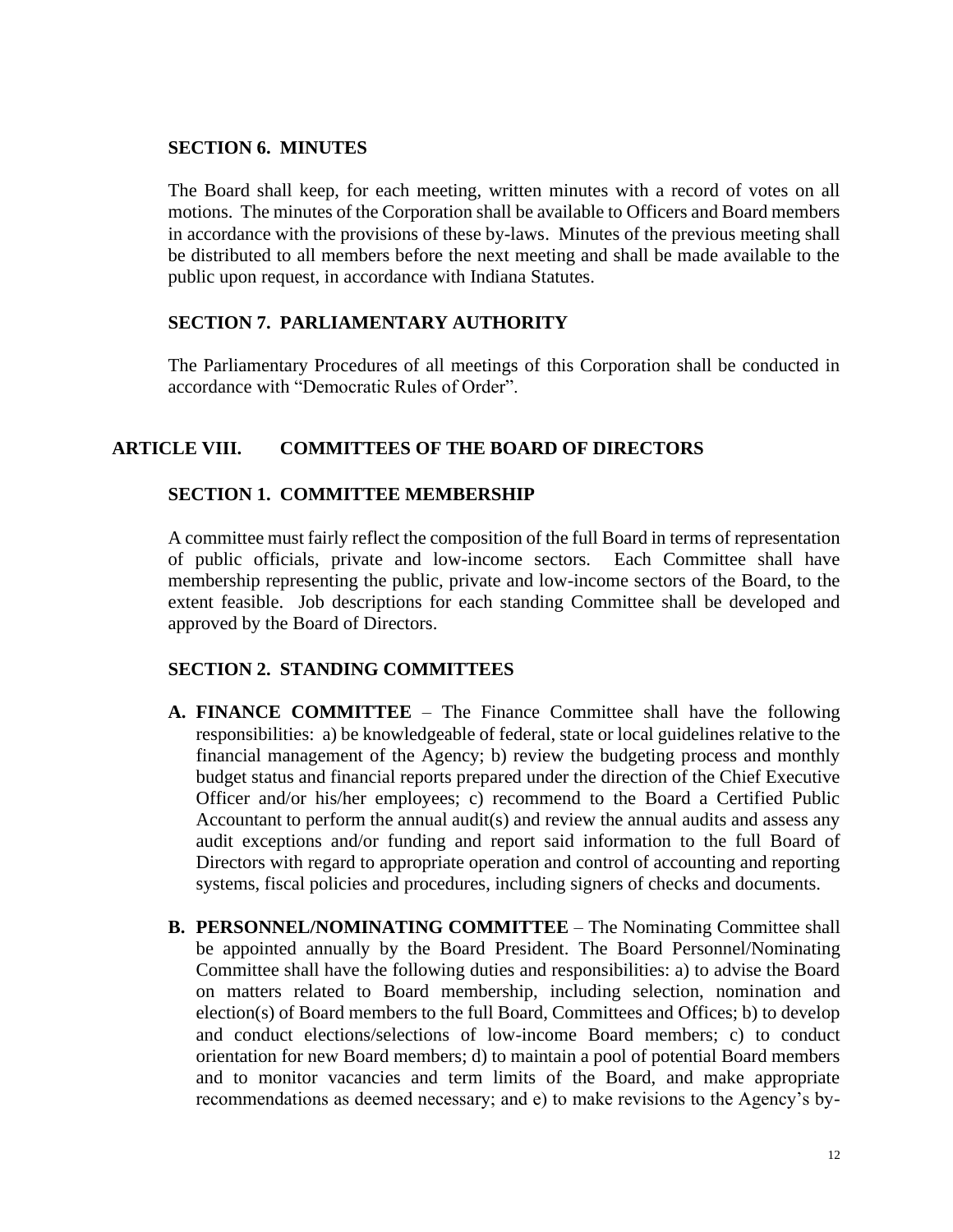laws as deemed necessary. In the event that the position of Chief Executive Officer is vacated this committee shall be responsible for recruiting candidates and identifying 1- 3 final candidates for a full Board review. The Personnel/Nominating Committee shall review all personnel-related matters as designated necessary by the Chief Executive Officer.

**C. HOUSING COMMITTEE** – The Committee shall have the following responsibilities: a) review the budgeting process and monthly housing development budgets/ occupancy reports/ maintenance costs reports b) review and discuss proposed housing development projects and funding requests with CAPE staff c) report said information to the full Board of Directors with regard to appropriate operations and reporting systems and procedures.

# <span id="page-12-0"></span>**ARTICLE IX. FINANCE, RECORDS AND CONTRACTS**

The Fiscal Year of CAPE shall be January 1 through December 31.

The Finance Chair is the Fiscal Officer of the Board of Directors and, as such, is responsible for ensuring that Agency funds are received, handled, expended, and accounted for in accordance with sound business procedures, legal requirements and policies adopted by the Board of Directors and other public/private entities funding the Corporation.

There shall be an annual Agency-wide audit for the Corporation's financial records in accordance with the terms and conditions of the funding sources, grants, and contractual requirements under the laws of the State of Indiana. The audits shall be performed by an independent Certified Public Accountant, approved by the Board of Directors.

All checks, drafts, or other instruments for payment of money, notes or other evidence of indebtedness issued in the name of the Corporation shall be signed by such officer(s), and/or agent(s) of the Corporation and in such a manner as shall from time to time be determined to the credit of the Corporation in such banks, trust companies or other depositories as the Board of Directors shall select.

The Corporation shall keep correct and complete books and records of accounts and minutes of the proceedings of Corporate Board meetings, standing committees and ad hoc committee meetings. The Corporation shall keep an accurate record of the names, address, telephone numbers, terms of office and date of term(s), appointments or elections of all officers and Board members, and shall maintain these records in the registered and principle office of the Corporation. Officers and directors of the Corporation shall have such access to books and records as may be required by law and as may be set forth by the Board of Directors.

# <span id="page-12-1"></span>**ARTICLE X. BOARD LIABILITY AND CORPORATE INDEMNIFICATION**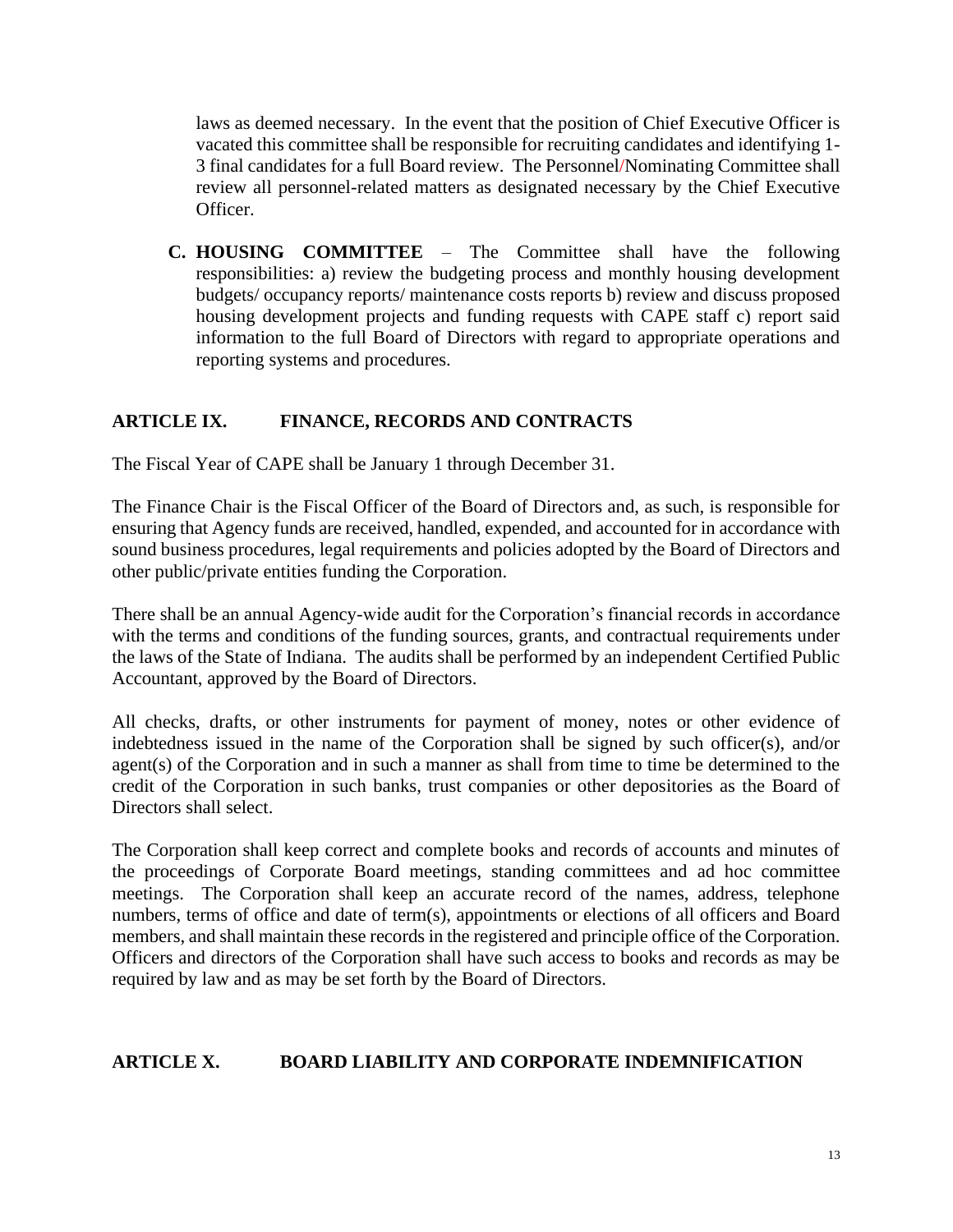The Board of Directors of CAPE shall be covered by Officers and Directors Liability Insurance maintained and paid by the Corporation.

# <span id="page-13-0"></span>**ARTICLE XI. REPEAL OR AMENDMENT OF BY-LAWS**

These by-laws may be altered, amended or repealed and new by-laws may be adopted by a twothirds vote of the Board of Directors present and voting at any regular or special meeting of the Board of Directors, provided that at least 10 (ten) days written notice is given to each member of the Board of Directors. The notice shall include the intent to alter, amend, repeal, or adopt new by-laws and shall include a statement of the recommended changes.

In case any provisions of these by-laws shall be inconsistent with the Articles of Incorporation, State or Federal law, the Articles of Incorporation or the specific law involved will govern.

# <span id="page-13-1"></span>**ARTICLE XII. DISSOLUTION OF THE CORPORATION**

The Corporation may be dissolved at any time in the manner provided by the laws of the State of Indiana. If the Corporation is dissolved voluntarily, the plan of distribution for the assets shall provide that: 1) all liabilities and obligations of the Corporation shall be paid, satisfied and discharged or adequate provisions should be made therefore; 2) assets held by the Corporation requiring return, transfer or conveyance, which condition occurs by the reason of the dissolution, shall be returned, transferred, or conveyed in accordance with the governing grants under the Economic Opportunity Act of 1964 and the Community Services Block Grant Act of 1981, and subsequent amendments thereto as well as such other governing sections as may apply exiting of future grants. Further, any remaining funds not required to be returned to the State or Federal government, local governments, or agencies of any such governments, shall be distributed to a corporation or corporations qualifying as exempt organizations under the provisions of the United State International Revenue Code.